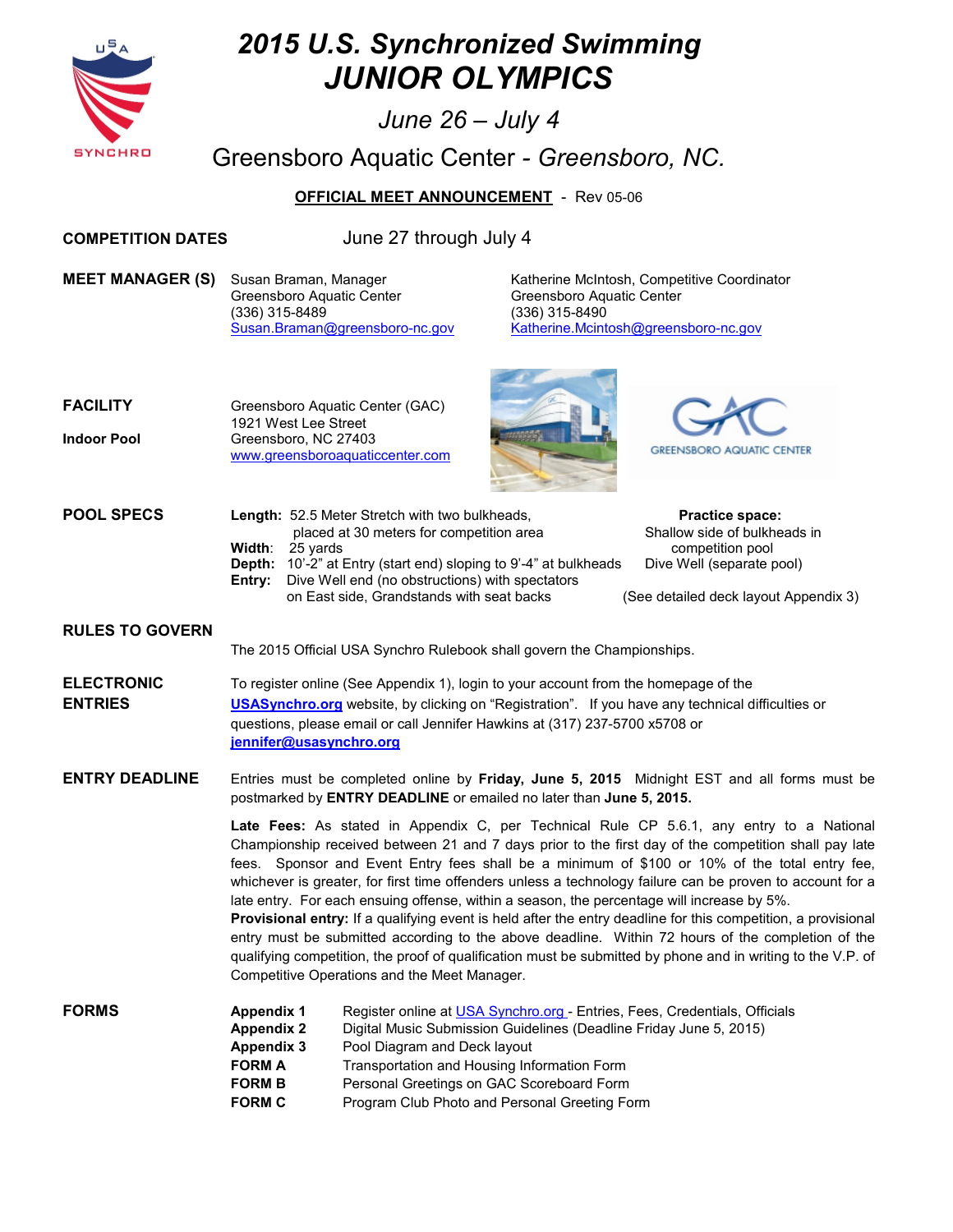**OFFICIALS** Please register online by the entry deadline. In addition, please e-mail Judges Administrator, Shannon Korpela, with your intent to attend at s korpela@msn.com. Those wishing to take the National judge's tests should notify Shannon. Testing time will be during 12 and Under Team practice with music on June 26 and 16 - 17 Team practice with music on July 1. Judges uniform shall be white shirts and black pants. Please consult final schedule for exact times.

#### **COACHES CERTIFICATION AND SAFESPORT**

All U.S. coaches attending the Junior Olympics must have current CCP Level 2, First Aid/CPR and must be SafeSport trained by June 1, 2015. Registered coaches will be verified and those holding the required certifications will be granted credentials. If you have any questions, contact Emily Harvey at [Emily@usasynchro.org](mailto:Emily@usasynchro.org) or Shari Darst at [syncsplash@gmail.com.](mailto:syncsplash@gmail.com)

**FEE INFORMATION Entry Fee:** \$30 per competitor per routine, including alternates. Payments are made online at the **[USASynchro.org](http://www.usasynchro.org/)** website. Any swimmer who is listed as an alternate for a routine and who is not swimming any other routine event shall pay the entry fee. (Rulebook, Appendix C)

> **Surcharge:** \$5 per competitor, including alternates. Payments are made online at the **[USASynchro.org](http://www.usasynchro.org/)** website. Any swimmer who is listed as an alternate for a routine and who is not swimming any other routine event shall pay the surcharge. This surcharge is to cover expenses for Officials. (Rulebook, Appendix C)

**Sponsor Fee:** \$25 per competitor. Payments are made online at the **[USASynchro.org](http://www.usasynchro.org/)** website.

**Credentials:** Each club will receive coach credentials and chaperones per the chart below. Additional coach and chaperone credentials are available for \$15 each. Lost or misplaced credentials will be \$15 for replacement. Payments are made online at the **[USASynchro.org](http://www.usasynchro.org/)** website.

|               | Maximum # of free<br>credentials |            |  |
|---------------|----------------------------------|------------|--|
| # of athletes | Coaches                          | Chaperones |  |
| $1 - 10$      | 2                                |            |  |
| $11 - 15$     | 3                                | 2          |  |
| $16 - 20$     | 4                                | 2          |  |
| $21 - 25$     | 5                                | 3          |  |
| $26 - 30$     | 6                                | 3          |  |
| $31 - 35$     | 7                                | 4          |  |
| $36 - 40$     | 8                                | 4          |  |
| $41 - 45$     | 9                                | 5          |  |
| $46 - 50$     | 10                               | 5          |  |

**EVENTS** Routines competition will be held in Solo, Duet and Team for 12 and under, 13 - 15, 16 - 17 and 18 - 19 age groups. Free Combination will be held in 13 – 15 and 16 – 19.

**FIGURES** The Figure Competition will consist of the following figures:

|      | Figures 12 and under - Compulsory | DD.           |
|------|-----------------------------------|---------------|
| 101  | Ballet Leg, Single                | 1.6           |
| 301  | Barracuda                         | 2.0           |
|      | Figures 13 - 15 - Compulsory      | DD.           |
| 423  | Ariana                            | 2.2           |
| 301e | Barracuda, Spinning 360           | $2.2^{\circ}$ |
|      | Figures 16 - 19 - Compulsory      | DD            |
| 308  | Barracuda Airborne Split          | 2.8           |
| 355q | Porpoise Twist Spin               | 2.6           |

All competitors must swim figures. If competitors are only swimming Free Combination and are swimming up to compete the coach may choose the figure group.

 The remaining two figures will be drawn from their respective Selection Groups: **12 and Under on Wednesday, June 24, 2015, 13 - 15 on Friday, June 26, 2015, and 16 - 19 on Monday, June 29, 2015** by the USA Synchro VP of Competitive Operations or the meet Technical Chair designee and posted to the USA Synchro website by **2:30pm CST.** An email will be sent to all technical members of USA Synchro at the same time.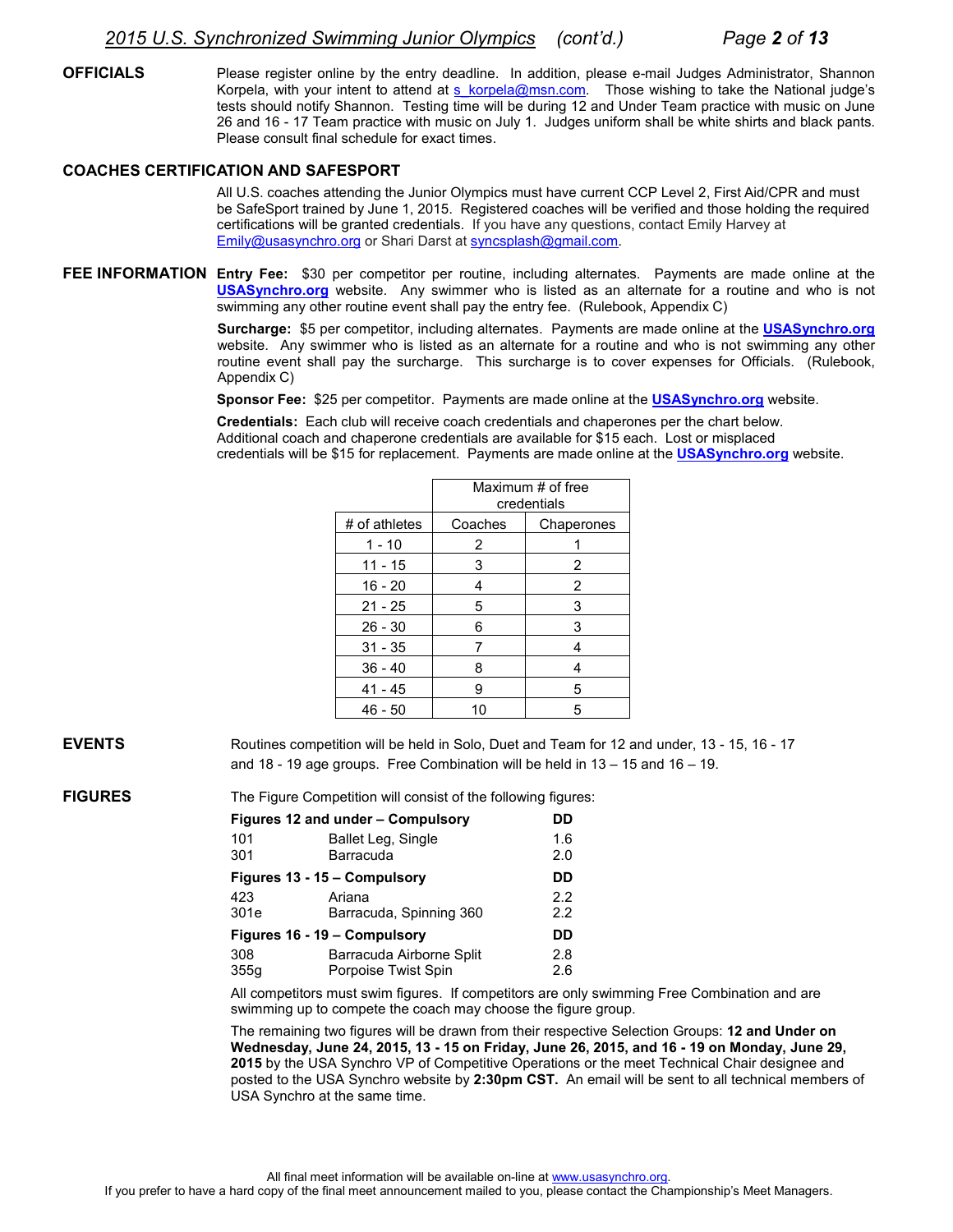**AWARDS** USA Synchro medals will be awarded in each group to finalist places 1 - 3 in routines and 1 - 3 in figure competition. USA Synchro ribbons will be awarded to places 4 – 12 in routines and 4 - 12 in figures.

**SCORING CHAIR** Maggie Downey [downeymm@gmail.com](mailto:downeymm@gmail.com) 352-494-4850 (cell phone)

- **SCORING SYSTEM** CTS SynchroMM software and display system will be used. Judges will award scores for Execution, Artistic Impression and Difficulty in free routines. Send questions regarding scoring to the scoring chair.
- **MUSIC** We will use computer files (digital music). A CD player will be provided as back up. Email music and questions to *[leahycm@gmail.com](mailto:leahycm@gmail.com)* by Friday June 5, 2015. Please see Appendix 2 for guidelines.

#### **OFFICIALS AND COACHES HOSPITALITY**

 Food and beverages will be available in the hospitality room located just off deck. A schedule of planned meals and snack times will be provided at registration and listed in the hospitality room.

#### **OFFICIALS AND COACHES WELCOME RECEPTION**

All officials, coaches, sponsors and US Synchronized Swimming Staff are invited to a reception Wednesday, July 1 from 6:00 pm – 8:00 pm, in the adjacent Special Events Center, ACC Hall of Champions. Located next door to the GAC.

July 4 – Join us for The Fun Fourth Fireworks and Concert immediately following finals (Amphitheater). Free admission!

#### **PREFERRED HOTEL (S)**

| <b>HOTEL</b>                                     | <b>ADDRESS</b>                | <b>TELEPHONE</b> | <b>RATE</b> | <b>MILEAGE</b><br><b>TO GAC</b> | <b>AMENITITES</b>                                |
|--------------------------------------------------|-------------------------------|------------------|-------------|---------------------------------|--------------------------------------------------|
| <b>HOST HOTEL</b><br>Courtyard by Marriott       | 4400 West Wendover<br>Avenue  | 336-294-3800     | \$109.00    | 5 Miles                         | Complimentary wireless<br>internet               |
| <b>Best Western</b><br><b>Windsor Suites</b>     | 2006 Veasley Street           | 336-294-9100     | \$99.00     | 2 Miles                         | Complimentary breakfast<br>and wireless internet |
| Doubletree by Hilton                             | 3030 High Point Road          | 336-292-4004     | \$109.00    | 1.2 Miles                       | Complimentary wireless<br>internet               |
| <b>Fairfield Inn and Suites</b>                  | 4308 Big Tree Way             | 336-369-1303     | \$119.00    | 5 Miles                         | Complimentary breakfast<br>and wireless internet |
| Greensboro Marriott<br>Downtown                  | 304 N. Greene Street          | 336-387-8011     | \$110.00    | 3.6 Miles                       | Complimentary parking<br>and wireless internet   |
| Greensboro/High Point<br><b>Marriott Airport</b> | One Marriott Drive            | 336-294-3800     | \$109.00    | 12.4 miles                      | Complimentary wireless<br>internet in the lobby  |
| Home2Suites                                      | 7801 National Service<br>Road | 336-256-9680     | \$159.00    | 12.4 Miles                      | Complimentary breakfast<br>and wireless internet |
| Sheraton Greensboro Hotel                        | 3121 High Point Road          | 336-292-9161     | \$126.00    | 1.5 Miles                       | Complimentary breakfast<br>and wireless internet |
| <b>Springhill Suites</b>                         | 6006 Landmark Center<br>Blvd. | 336-809-0909     | \$122.00    | 5 Miles                         | Complimentary breakfast<br>and wireless internet |

#### **\*\* PLEASE NOTE - Reservations must be made by June 11, 2015 \*\***

If considering other hotel options, consider supporting USA Synchro sponsor Hilton Hotels: <http://teamusa.hhonors.com/33/>

| <b>AIRPORT</b>            | Piedmont Triad International Airport (GSO) - (336) 665-5600<br>Located 14 miles from the GAC.<br>www.flyfrompti.com |
|---------------------------|---------------------------------------------------------------------------------------------------------------------|
| <b>Alternate Airports</b> | • Charlotte Douglas International Airport (CLT) (US Airways Hub)<br>www.charlotteairport.com                        |
|                           | Charlotte Douglas Int'l Airport is 83 miles from Greensboro                                                         |
|                           | • Raleigh Durham International Airport (RDU) (Southwest Hub)<br>www.rdu.com                                         |
|                           | Raleigh Durham Int'l Airport is 66 miles from Greensboro                                                            |
|                           |                                                                                                                     |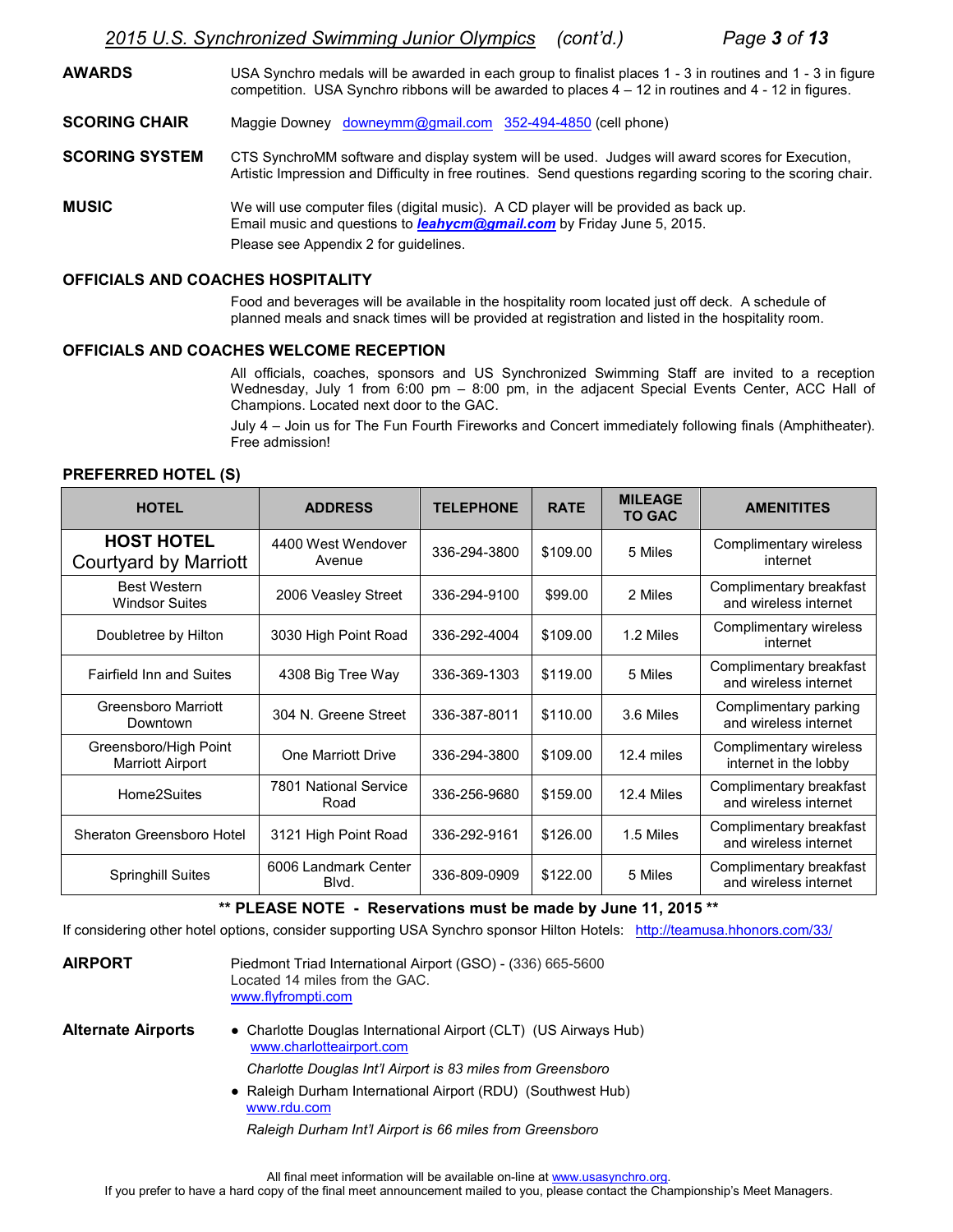**AIRPORT** As a member of USA Synchro you are eligible to receive discount flights to USA Synchro **DISCOUNTS** sanctioned events on [United Airlines.](http://www.unitedairlines.com/) Book now by calling the United Olympic Desk at 1-800-841-0460 and receive up to 10 percent off the retail fare price.

#### **GROUND TRANSPORTATION**

Shuttle service available between airport and hotels.

Taxi/ van services are provided by Triad Transportation. They can be reached at (336) 668-9808. Triad Transportation is located lower level center in the terminal building. Rental car companies are available on site at Piedmont Triad International Airport.

**DIRECTIONS TO From Piedmont Triad International Airport: Travelers arriving by air at Piedmont Triad THE GAC International Airport (PTIA)**, travel east on Bryan Boulevard and take the I-40 exit (Raleigh/Winston-Salem) to Future I-73/I-840. Take future I-73/I-840 to I-40 East (Exit 1). Travel on I-40 East to Freeman Mill Road (Exit 218B). Continue on Freeman Mill Road and then turn left on Coliseum Boulevard, turn left on Ellington Street and right into main entrance.

> The GAC address is 1921 West Lee Street (called High Point Road) but if using GPS enter the Lee Street address.

#### **COACHES MEETINGS**

Held in the pool hospitality room.

| Friday, June 26   | See final schedule |
|-------------------|--------------------|
| Sunday, June 28   | See final schedule |
| Wednesday, July 1 | See final schedule |

#### **ON-SITE REGISTRATION**

Club and Official's Registration will be at held in the GAC on deck at the Dive Well end (near Participant/ Coach entrance area) during the following times:

| Friday, June 26   | 4:00 pm $-$ 8:00 pm   |
|-------------------|-----------------------|
| Saturday, June 27 | 8:00 am - 12:00 pm    |
| Sunday, June 28   | $9:00$ am $- 2:30$ pm |
| Monday, June 29   | $8:00$ am $-11:00$ am |
| Tuesday, June 30  | $8:00$ am $-11:00$ am |
| Wednesday, July 1 | $8:00$ am $-11:00$ am |
| Thursday, July 2  | $8:00$ am $-11:00$ am |
|                   |                       |

**PARKING Complimentary** Parking Credentials will be provided for Coaches and Officials in designated areas near the GAC. The number provided is based upon the team size as follows:

1 -15 = 3 Complimentary Parking Passes

16 - 25 = 4 Complimentary Parking Passes

26 - 35 = 5 Complimentary Parking Passes

36 + = 6 Complimentary Parking Passes

 A Discounted \$20.00 All Session parking pass for additional Coaches and Chaperones will be sold at Registration. The pass is good seven days (Saturday June 27 – Saturday July 4) and will be available for purchase during the first three days of Registration (only) hours as follows:

| Friday – June 26   | $4:00$ pm- $8:00$ pm |
|--------------------|----------------------|
| Saturday - June 27 | $8:00$ am- 12:00 pm  |
| Sunday – June 28   | $9:00$ am $-2:30$ pm |

 Daily parking will be \$5 with in and out privileges. Note: There will be no fee for parking on July 4. Please be advised to arrive before 4:00 pm to get a good parking space on this date.

 Drop and Go area, spectator entry and pass parking will all be indicated on a facility map on the GAC website – greensboroaquaticcenter.com. The map will also be available at registration.

**CONCESSIONS:** Full concessions will be available on site during the Championships**.** 

**NO Coolers or Food allowed in the GAC** \* Exception is that the participant may bring in power bars or snack bars in their back pack. Water will be available on deck for competitors.

Participants may bring food and beverages to the Team Zone Tent located on the South end of the GAC property and adjacent to the Participant/Coach entrance.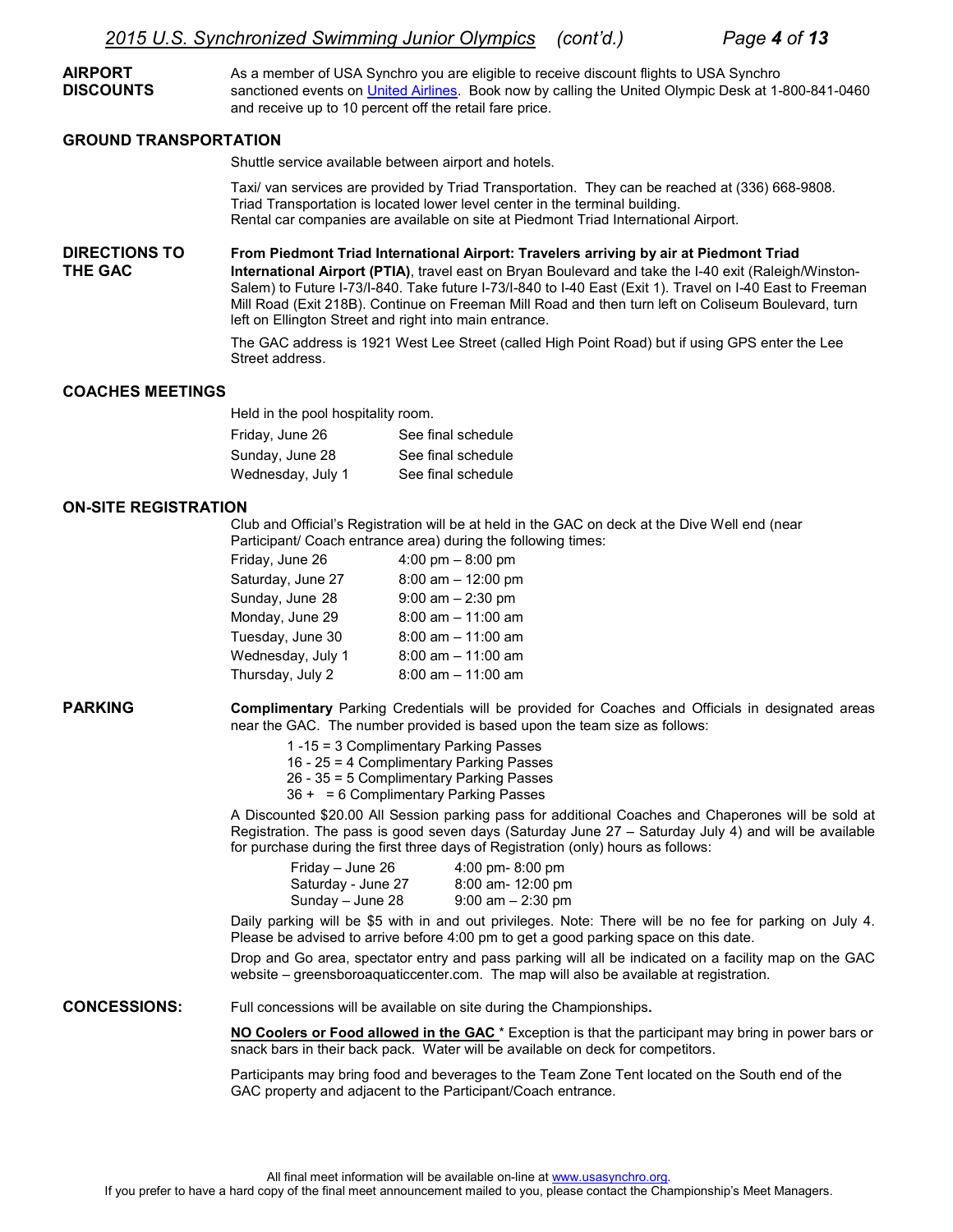**ATHLETES PARADE** The Athletes Parade will be held prior to each Age Group Awards Ceremonies. See final schedule for more information. All athletes from all clubs are encouraged to participate. Dress for the parade in team warm-up suits or appropriate team uniform.

#### **PRACTICE WITH MUSIC**

Practice time with music will be once in the competition pool for each team routine in the order of draw. Refer to the final meet schedule for practice times and be on deck ready to swim at the appropriate time. Please notify the sound manager if you will not be swimming during the practice. Please note: Diagrams of this rotation will be posted on deck prior to all designated swim thru times. Coaches will be given this information at coaches meetings as well.

**TEAM BANNERS** Please drop off all team banners at registration. **GAC Staff will hang BANNERS ON THE West Side.** Teams may bring or make a second banner or poster for their area in the "Team Bleacher" location on the dive well end.

**PRACTICE TIME** The competition and practice pools are available for rental:

#### **Monday June 22 – Friday June 26**

A sound system belonging to the GAC facility may be available for use. Please coordinate usage with the GAC staff. The cost is \$145.00 per hour in 1 - hour time blocks. Teams are limited to 1 practice per pool (Dive well, Competition and Warm up) until June 1. Any un-booked time remaining after June 1 will be opened for reservation by any teams wishing to add more practice time. The space and schedule of times available are as follows:

Monday, 6/22 Dive Well – 12 pm – 4 pm Tuesday, 6/23 Dive Well - 7am – 11:30am & 2pm – 4:30pm Competition Pool - 2pm - 8pm

Wednesday, 6/24 Dive Well - 7:30am - 8pm Competition Pool - 7am - 8pm

Thursday, 6/25 Dive Well - 12pm – 8pm Competition Pool - 7am - 8pm

Friday, 6/26 Dive Well - 7am - 3pm Competition Pool - 7am - 3pm Warm up Pool - 7am - 3pm

 To reserve please e-mail: Kate McIntosh @ [Katherine.McIntosh@greensboro-nc.gov](mailto:Katherine.McIntosh@greensboro-nc.gov) and we will respond directly to confirm availability and reservation times. Credit card numbers may be called in and checks may be made payable to Greensboro Aquatic Center and can be mailed to:

 Greensboro Aquatic Center – Attention: Kate McIntosh 1921 W. Lee Street Greensboro, North Carolina 27403

#### **LIVE WEB STREAMING**



While it's not always possible to make it to an event in person, the good news is TakeItLive provides free LIVE coverage for anyone wanting to watch and be a part of the event. In addition to tuning in LIVE, On-Demand video is available via our website. We highly encourage friends and family to get a digital download of the competition. Not only does this help support the team, but it allows TakeItLive to provide LIVE coverage for future events.

#### **SPECTATOR TICKETS**

 An All Session book valid Saturday June 27 - Saturday July 4 may be purchased ahead through ticket Master for \$30.00 (General admission seating all ages). Advance tickets go on sale May 4.

 Daily admission will be \$10.00 for Adults and \$5.00 for Seniors & Children under the age of 12. There will be free admission for children under the age of 2. Daily tickets can be purchased at the GAC Spectator Box office. Single day attendees will have their hand stamped if they would like to re-enter.

 USA Synchro Life Members should send an email with their name, USSSI number and dates attending, to: Chad Paris @ [Chad.Paris@greensboro-nc.gov.](mailto:Chad.Paris@greensboro-nc.gov) Passes for Life Members will be waiting at the GAC Box Office.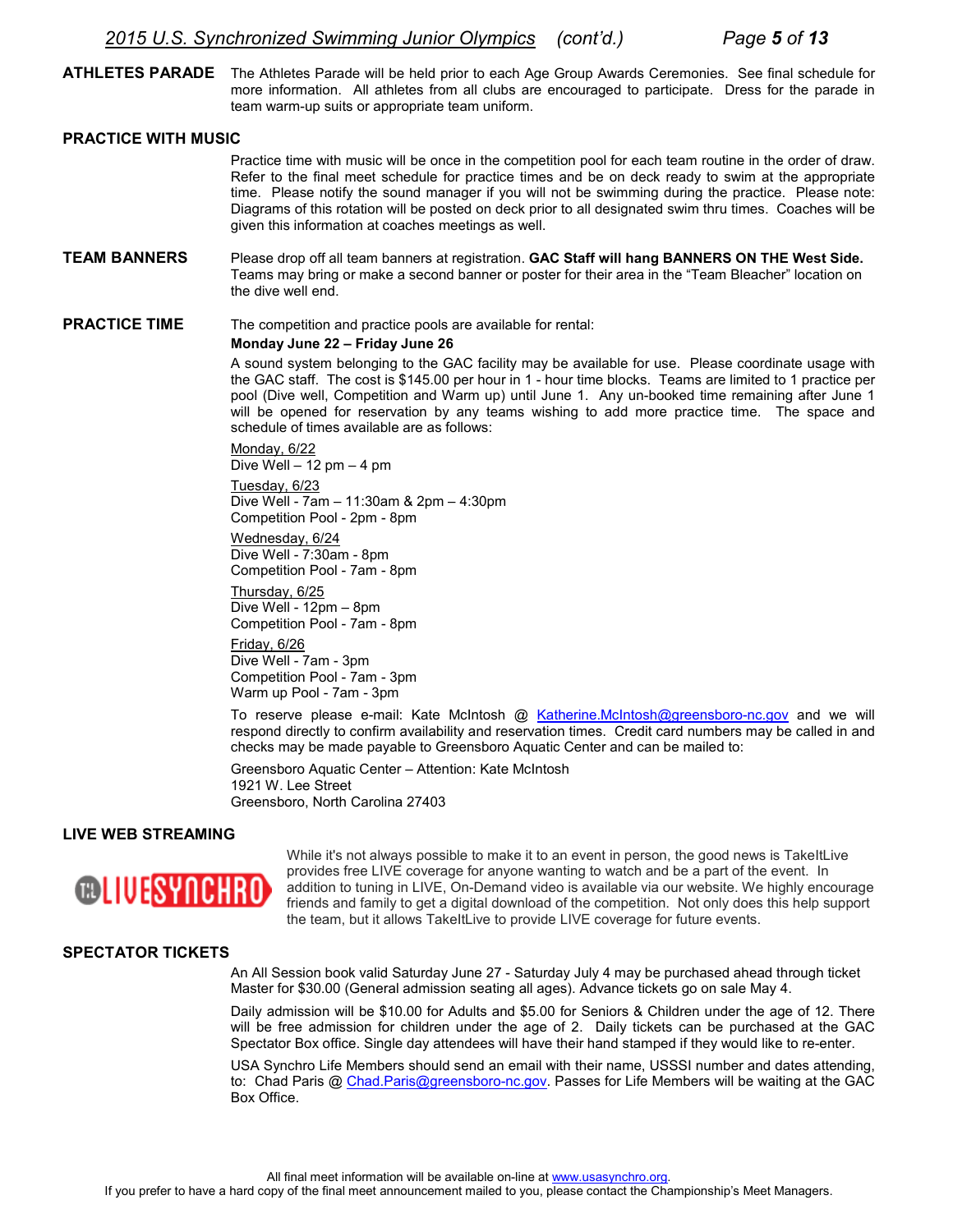#### **SCOREBOARD GREETINGS and PHOTOS**

Family and friends can submit personal greetings, messages and photos to be included in the Scoreboard Master Show. Personal greetings and messages will be placed in the digital Master Show in the Order in which they are received and paid for.

#### **Greetings of 25 words or less - \$10.00 Full Screen Picture w/caption - \$20.00 (also can be split in halves) Half Screen Picture w/caption - \$15.00**

Participating teams are invited to send solo, duet and team photos for the Digital Master Show on the Scoreboard. See the attached **Form B** for specifics on how to submit your message and/or photo by email. Save photos as a JPEG (.jpg) digital file. Set JPEG compression for high quality. Full Screen – 250 pixels Tall X 480 pixels Wide

Hall Screen – 200 pixels Tall X 240 pixels Wide

Send photos as an attachment to an e-mail. In the e-mail subject line indicate the club name. In the body of the e-mail include the complete name of club, city, state, description of photo, and name of the swimmers. (DO NOT send a word text document.) Name your attached photo file a name that describes your team photo (i.e. SST trio.jpg) Send one photo and caption per e-mail (i.e. 4 photos = 4 e-mail messages.) E-mail photos to Chad Paris at [Chad.Paris@greensboro-nc.gov.](mailto:Chad.Paris@greensboro-nc.gov) Chad can be reached at (336) 315-8498 with any questions regarding submission of photos.

#### **PROGRAM PICTURES and GREETINGS**

Support your swimmers by submitting a picture or greeting to be featured in the event program. Cost per photo is \$35 and \$10 per greeting for the program and **must be** received by **June 5, 2015**. Please make checks payable to **USA Synchro** and send them with **Form C** to [Rachel Hibner](mailto:rachel@usasynchro.org).

**FLOWERS** Flowers will be available for purchase during finals.

**PHOTO/ VIDEO** Any photographs, videotape or other audio and/or visual recordings of the event created by a **REGULATIONS** spectator may be used solely for such spectator's personal non-commercial use, and may not be broadcast, published or disseminated, or used for any commercial purposes, without the prior written consent of U.S. Synchronized Swimming. Personal use photography will be allowed by the audience, from the stands as long as not obstructing the view of others, with any camera using no flash.

#### **ATTRACTIONS <http://www.visitgreensboronc.com/attractions>**

#### **VENUE RULES**

- No outside food or drink is permitted in the building by spectators, officials or coaches.
- Coaches and Officials will have a complimentary hospitality room on deck provided by the GAC.
- Teams will be permitted to bring food and beverages and a cooler to the outside Team Zone tent area and shall not be allowed to enter on deck or in the general spectator area or corridors with any food or beverages. Glass containers of any kind are not allowed on the grounds of the facility.
- Full Concessions will be available each day and include healthy snacks, fruit, and a variety of beverages and meals.
- No Chairs are allowed in the building. Spectators have seat back railings on the grandstand bleacher area and ample space with over 1,900 seating. Seat cushions are permitted.
- Coaches will be provided chairs on deck and bleacher seating.
- There will be a designated gelling area in the "Athlete Gel & Lounge Area", located on the East side near the Dive well. Please gel only in this area. De-gelling is not allowed anywhere on the facility grounds (including showers). Those de-gelling anywhere in the facility will incur a \$100.00 fine.
- Swimmers and spectators shall obey lifeguards at all times.

**ESYNCHRO CLINICS** USA Synchro in partnership with eSynchro will offer 2 clinics during the 12 and under and 13 - 15 figure competitions. Pre-register before June 12 and attend the clinic at a discounted rate. Athlete and coaches are welcome to register and attend either clinic. Pre-registration is available on the USA Synchro website:

http://www.teamusa.org/USA-Synchronized-Swimming/Resources/For-Athletes/Camps Please be prepared for dry land.

Clinic #1 –Saturday, June 27, during 12 and Under Figures, location TBD

Clinic #2 – Monday, June 29, during 13 - 15 Figures, location TBD

Cost: \$20 pre-registered by June 12 deadline / \$30 after June 12 and on-site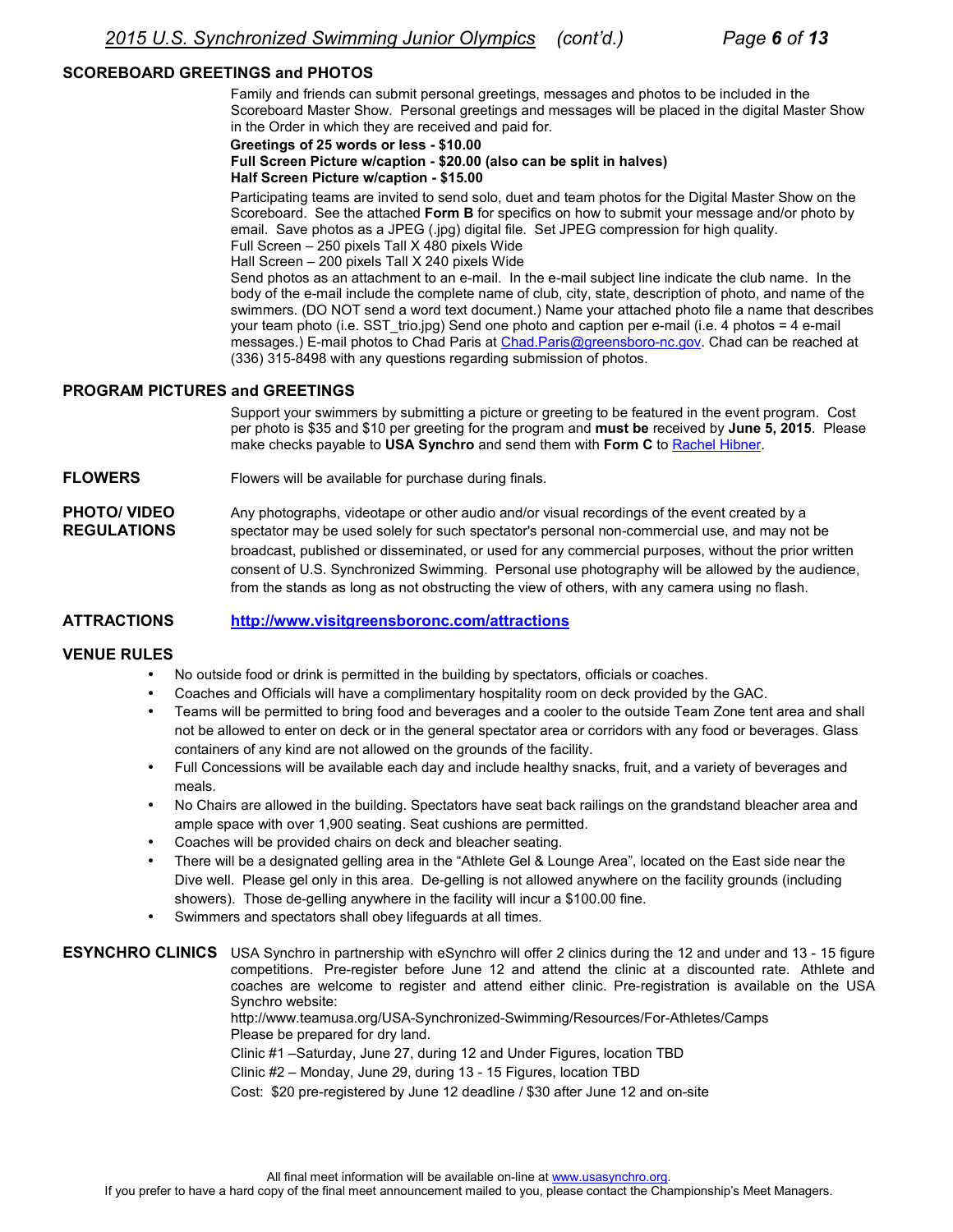#### **GRADES PROGRAM CLINIC**

USA Synchro will be holding two clinics to introduce the new grades program. Clinic #1- Friday, June 26 5 - 7 pm, location TBD Clinic #2- Monday, June 29 9 - 11 am, location TBD

#### **COLLEGIATE SYNCHRO OPPORTUNITIES SPECIAL SEMINAR**

A special seminar for athletes, parents and coaches will be held to overview collegiate Synchro, and discuss the overall experience, recruiting process and scholarships.

#### **Collegiate Synchro Opportunities**

Special Seminar for Parents, Athletes, and Coaches

#### USA Synchro

At location TBD Wednesday, July 1 (after 16 - 19 combo awards) Thursday, July 2 (during 18 - 19 Team practice)

Topics: Collegiate Synchro Overview Collegiate Swimming Experience Recruiting process **Scholarships** Questions



#### **DIGITAL MUSIC SEMINAR**

Come meet with Dr MP3 (Chris Leahy) for a presentation on

"How I stopped worrying and learned to love digital music"

- A guide to using digital music at Synchro meets.

Seminar #1 – Monday, June 29, during 13 - 15 Figures, location TBD

Seminar #2 – Thursday, July 1, during 16 - 19 Figures, location TBD

#### **TENTATIVE MEET SCHEDULE**

**A detailed final schedule, based on actual entries, should be available approximately 1 week prior to the start of the meet** 

| Friday, June 26   |                                     |                                                              |
|-------------------|-------------------------------------|--------------------------------------------------------------|
|                   | 4:00 pm $-8:00$ pm                  | Registration - in the GAC Lobby on deck at the Dive Well end |
|                   | $4:00 \text{ pm} - 5:00 \text{ pm}$ | Officials and Coaches meeting - in the pool hospitality room |
|                   | 4:30 pm $-5:00$ pm                  | Open Pool (For 12 and Under Age Group)                       |
|                   | 5:00 pm - 7:00 pm                   | Grades Program Clinic- Location TBD                          |
|                   | 5:00 pm $-7:30$ pm                  | 12 and Under Team practice with music (in order of draw)     |
| Saturday, June 27 |                                     |                                                              |
| $7:00 \text{ am}$ |                                     | Practice Pools Open, Competition Pool Open for 12 and Under  |
|                   | $8:00$ am - 12:00 pm                | Registration - in the GAC on deck at the Dive Well end       |
|                   |                                     | 12 and Under Figure warm up and competition                  |
|                   | $9:00$ am $-11:00$ am               | eSynchro Clinic- Location TBD                                |
|                   | 1:00 pm - $5:00$ pm                 | 13 - 15 Duet Preliminary warm-up and competition             |
|                   | $5:00 \text{ pm} - 8:30 \text{ pm}$ | 12 and Under Duet Preliminary warm-up and competition        |
| Sunday, June 28   |                                     |                                                              |
| $7:00 \text{ am}$ |                                     | Practice Pools Open, Competition Pool Open for 13 - 15       |
|                   | $9:00$ am $-2:30$ pm                | Registration - in the GAC on deck at the Dive Well end       |
|                   |                                     | Officials and Coaches meeting - in the pool hospitality room |
|                   |                                     | 13 - 15 Team practice with music (in order of draw)          |
|                   | 10:00 am - 3:00 pm                  | 12 and Under Team Preliminary warm-up and competition        |
|                   | $3:00 \text{ pm} - 7:30 \text{ pm}$ | 13 - 15 Team Preliminary warm-up and competition             |
| $7:30 \text{ pm}$ |                                     | 12 and Under Solo Final warm-up and competition              |
|                   | $8:30 \text{ pm}$                   | 12 and Under Figure and Solo Awards                          |
|                   |                                     |                                                              |

All final meet information will be available on-line at www.usasynchro.org.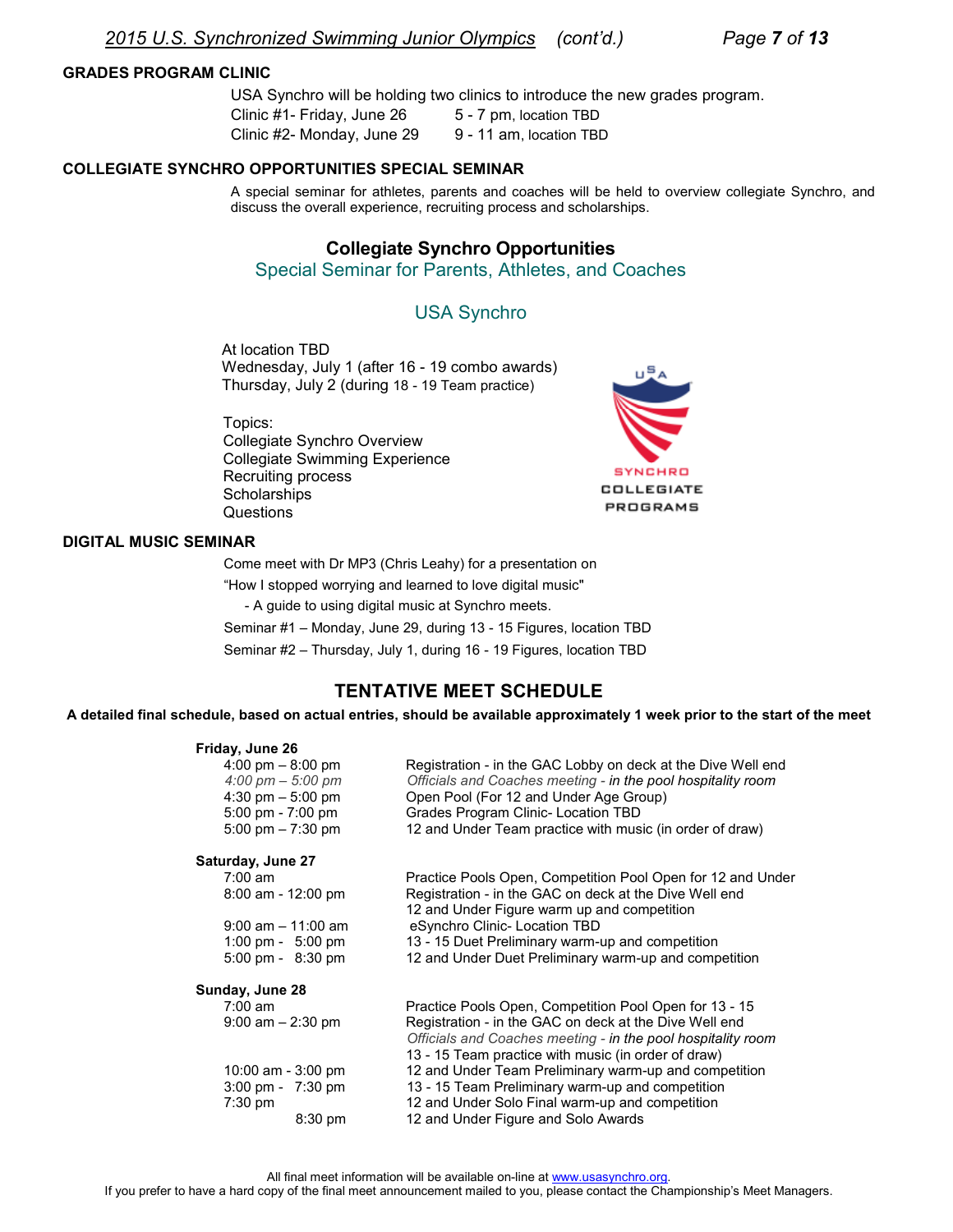## **TENTATIVE MEET SCHEDULE (Continued)**

| Monday, June 29                              |                                                                                                            |
|----------------------------------------------|------------------------------------------------------------------------------------------------------------|
| $7:00$ am                                    | Practice Pools Open, Competition Pool Open for 13 - 15                                                     |
| $8:00$ am $-11:00$ am                        | Registration - in the GAC on deck at the Dive Well end                                                     |
|                                              | 13 - 15 Figure warm-up and competition                                                                     |
| $9:00$ am $-11:00$ am                        | eSynchro Clinic- Location TBD                                                                              |
| $9:00$ am $-11:00$ am<br>1:00 pm $-$ 3:00 pm | Grades Program Clinic- Location TBD<br>Digital Music Seminar- Location TBD                                 |
|                                              | 12 and Under Finals Draw at the announcer                                                                  |
| 4:30 pm                                      | 12 and Under Duet Final warm-up and competition                                                            |
|                                              | 12 and Under Team Final warm-up and competition                                                            |
|                                              | 12 and Under Parade of Athletes                                                                            |
| 8:30 pm                                      | 12 and Under Duet and Team Awards                                                                          |
| Tuesday, June 30                             |                                                                                                            |
| $7:30$ am                                    | Practice Pools Open, Competition Pool Open for 13 - 15                                                     |
| 8:00 pm $-$ 11:00 pm                         | Registration - in the GAC on deck at the Dive Well end                                                     |
|                                              | 13 - 15 Finals Draw at the announcer                                                                       |
|                                              | 13 - 15 Free Combination practice with music (in order of draw)                                            |
| $9:30$ am                                    | 13 - 15 Solo Final warm-up and competition                                                                 |
|                                              | 13 - 15 Duet Final warm-up and competition                                                                 |
| 2:00 pm                                      | 13 - 15 Team Final warm-up and competition                                                                 |
| 2:00 pm                                      | 16 - 19 Free Combination practice with music (in order of draw)                                            |
| 4:30 pm                                      | 13 - 15 Free Combination Final warm-up and competition<br>13 - 15 Parade of Athletes                       |
| 8:00 pm                                      | 13 - 15 Solo, Duet, Team and Free Combination Awards                                                       |
|                                              |                                                                                                            |
| Wednesday, July 1                            |                                                                                                            |
| $7:30$ am                                    | Practice Pools Open, Competition Pool Open for 16 - 19                                                     |
|                                              | Officials and Coaches meeting - in the pool hospitality room                                               |
| $8:00$ am $-11:00$ am                        | Registration - in the GAC on deck at the Dive Well end                                                     |
| 10:30 am                                     | 16 - 19 Free Combination Final warm-up and competition<br>16 - 17 Duet Preliminary warm-up and competition |
|                                              | 18 - 19 Duet Preliminary warm-up and competition                                                           |
| $5:30$ pm                                    | 16 - 19 Free Combination Awards                                                                            |
| 5:30 pm - 6:30 pm                            | Collegiate Synchro Opportunities Seminar- Location TBD                                                     |
| 5:30 pm - 8:00 pm                            | 16 - 17 Team practice with music (in order of draw)                                                        |
| 6:00 pm $-$ 8:00 pm                          | Reception for Officials, Coaches, Sponsors and Alumni                                                      |
| Thursday, July 2                             |                                                                                                            |
| $7:00$ am                                    | Practice Pools Open, Competition Pool Open for 16 - 19                                                     |
| $8:00$ am $-11:00$ am                        | Registration - in the GAC on deck at the Dive Well end                                                     |
|                                              | 16 - 17 and 18 - 19 Figure warm-up and competition                                                         |
|                                              | Digital Music Seminar- Location TBD                                                                        |
| 5:30 pm - 6:30 pm                            | Collegiate Synchro Opportunities Seminar- Location TBD                                                     |
| $5:30 \text{ pm} - 8:00 \text{ pm}$          | 18 - 19 Team practice with music                                                                           |
| Friday, July 3                               |                                                                                                            |
| $8:00$ am                                    | Practice Pools Open, Competition Pool Open for 16 - 17                                                     |
|                                              | 16 - 17 Team Preliminary warm-up and competition                                                           |
|                                              | 16 - 17 and 18 - 19 Solo Final warm-up and competition                                                     |
| 2:00 pm                                      | 18 - 19 Team Preliminary warm-up and competition                                                           |
| 6:00 pm                                      | 16 - 17 and 18 - 19 Solo and Figure Awards                                                                 |
| $6:30$ pm                                    | 16 - 17 and 18 - 19 Finals Draw at the announcer                                                           |
| Saturday, July 4                             |                                                                                                            |
| $8:00$ am                                    | Practice Pools Open, Competition Pool Open for 16 - 19                                                     |
|                                              | 16 - 17 and 18 - 19 Duet Final warm-up and competition                                                     |
| $10:30$ am                                   | 16 - 17 and 18 - 19 Team Final warm-up and competition                                                     |
|                                              | 16 - 17 and 18 - 19 Parade of Athletes                                                                     |
| 3:00 pm                                      | 16 - 19 Duet and Team Awards                                                                               |
| 7:30 pm                                      | Fun Fourth Fireworks and Concert (Amphitheater adjacent to the GAC)<br>Admission is FREE!!!                |
|                                              |                                                                                                            |
|                                              |                                                                                                            |

All final meet information will be available on-line at www.usasynchro.org. If you prefer to have a hard copy of the final meet announcement mailed to you, please contact the Championship's Meet Managers.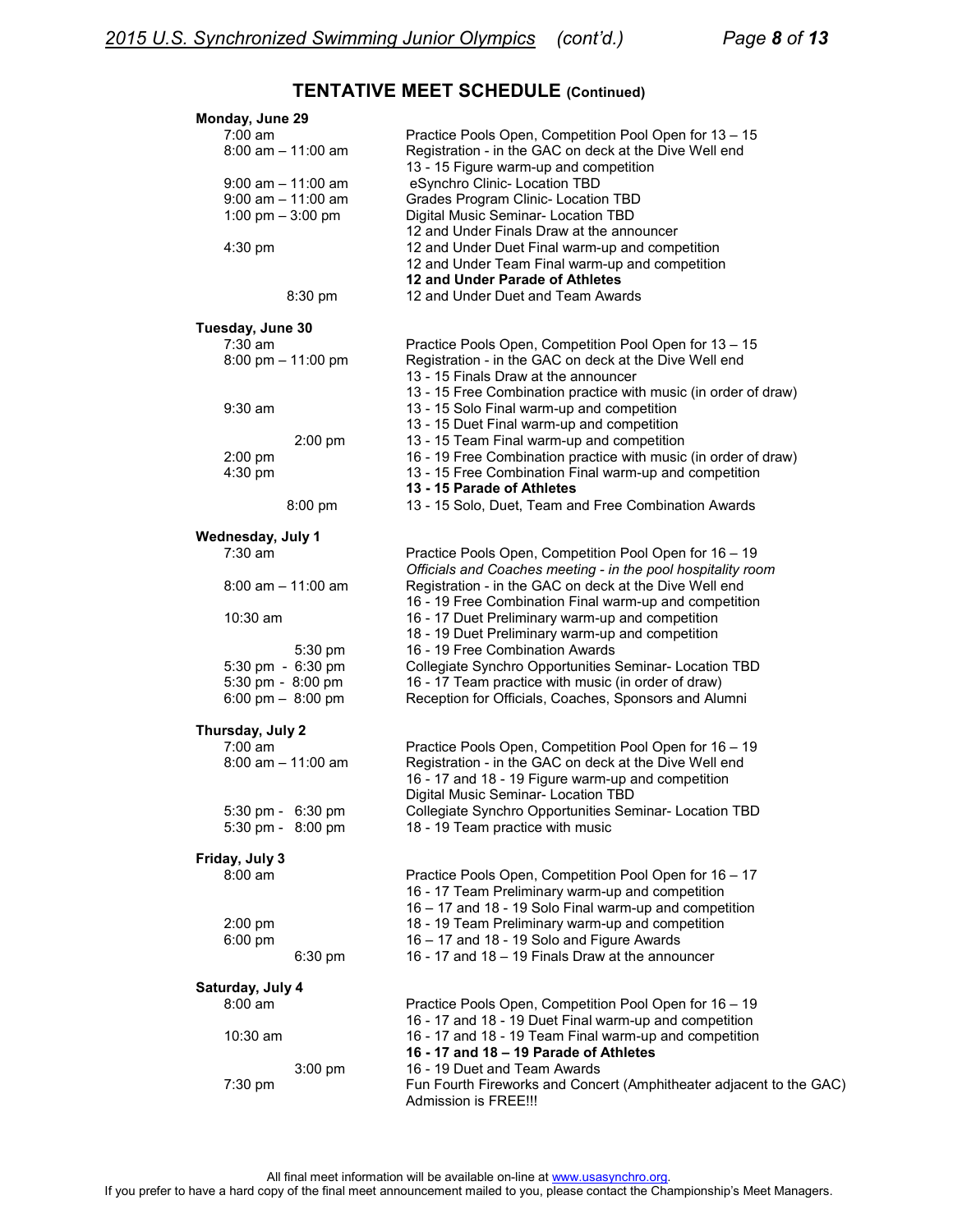## **Appendix 1: Club Entry and Fees**

**To register online login to your account from the homepage of the USA Synchro** 

**website <http://www.usasynchro.org/> , by clicking on "Registration".** 

**See the entry instructions on the site.** 

**If you have any technical difficulties or questions, please email or call Jennifer at 317-237-5700 x5708 or [jennifer@usasynchro.org.](mailto:jennifer@usasynchro.org)** 

## **Appendix 2: DIGITAL MUSIC SUBMISSION GUIDELINES**

Digital music files (ACC, MP3) are to be submitted for routines for this competition.

- Email music to [leahycm@gmail.com](mailto:leahycm@gmail.com) by Friday **June 5, 2015.**
- Music files may be sent as email attachments or shared using a file sharing service o Dropbox, Google Drive, OneDrive, etc.
- Files received before the deadline will be transferred from emails to a computer, and then imported to iTunes or a compatible program and each file tested to ensure it plays. You will **no**t be contacted if your music is submitted on time and if the music is correct. You will only be contacted if your music is missing or will not play.
- Playlists will be created for each separate routine competition to be played through the sound system.
- We recommend submitting 160 kbit/s AAC or higher quality audio for best sound results.
- 128 kbit/s MP3s are NOT recommended, if sending MP3 files, please ensure they are at least 192 kbit/sec.
- A minimum one second leader (silence) before the music starts added to all files is recommended.
- Contact Chris if you have any questions.
- A CD player will be provided as back up for play through the sound system.
- Use the following naming conventions (see bolded below) when saving files.
	- o Routines names should be "space" separated

| 13-15 Duet OPT Jones<br>$13-15$ = Age Group<br>Duet = Routine event | <b>Optional-</b> If you know how to modify the Artist/Album/Track<br>Title tags of your files, please use the following<br>conventions. |
|---------------------------------------------------------------------|-----------------------------------------------------------------------------------------------------------------------------------------|
| OPT = Club Abbreviation/ Three Letter Code **                       | Artist = "2015 Junior Olympics"                                                                                                         |
| Jones = Last name of the first alphabetical                         | Album = "Age Group", "Routine event"                                                                                                    |
| member of the routine                                               | Album Artist = "Three Letter Code"                                                                                                      |
| ** email Jennifer Hawkins -<br>jennifer@usasynchro.org              | Title = "Last name of the first alphabetical member of the<br>routine"                                                                  |
| if you do not know your code                                        | ** email Jennifer Hawkins - jennifer@usasynchro.org                                                                                     |
|                                                                     | if you do not know your code                                                                                                            |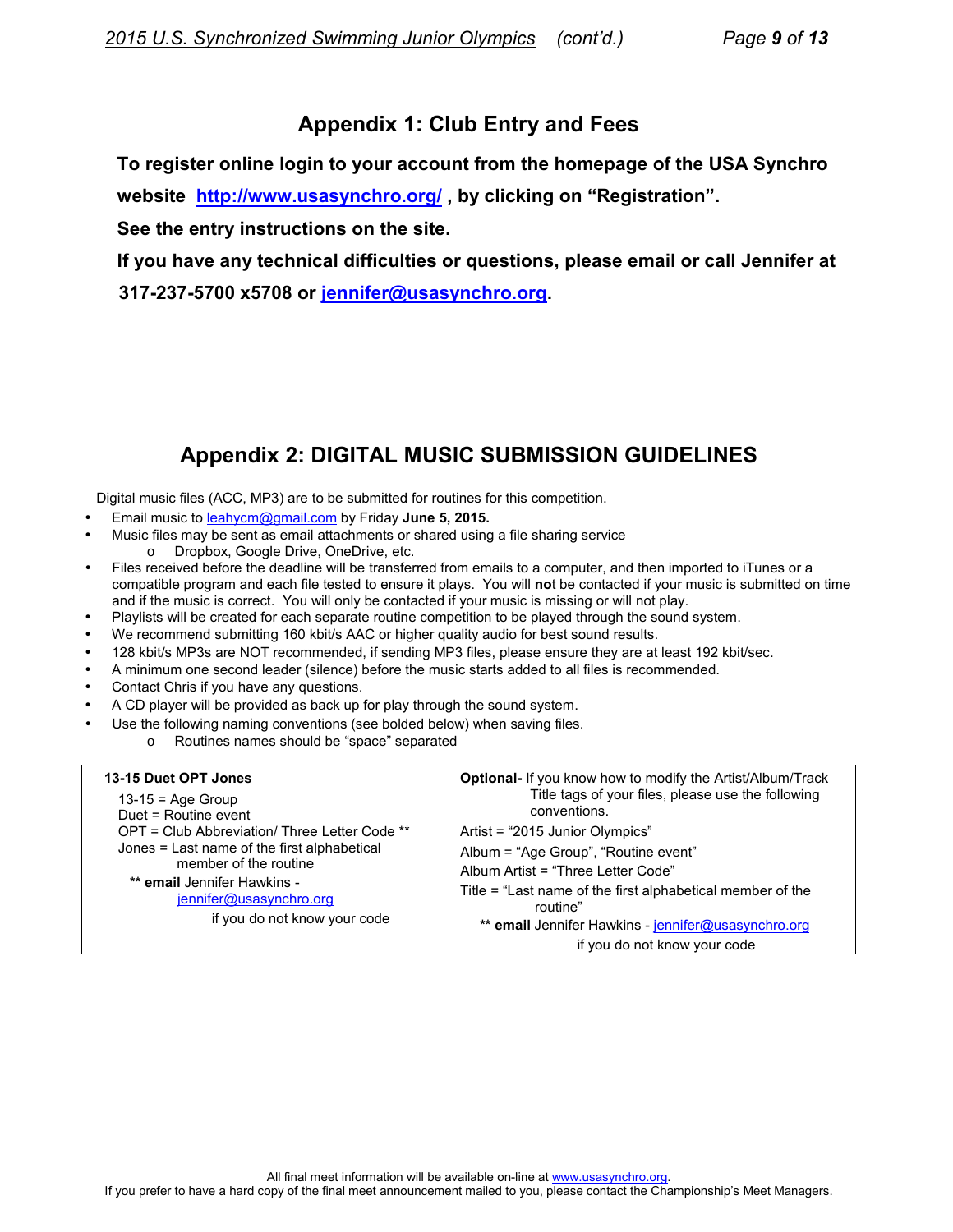Appendix 3: POOL DIAGRAM and DECK LAYOUT



All final meet information will be available on-line at www.usasynchro.org. If you prefer to have a hard copy of the final meet announcement mailed to you, please contact the Championship's Meet Managers.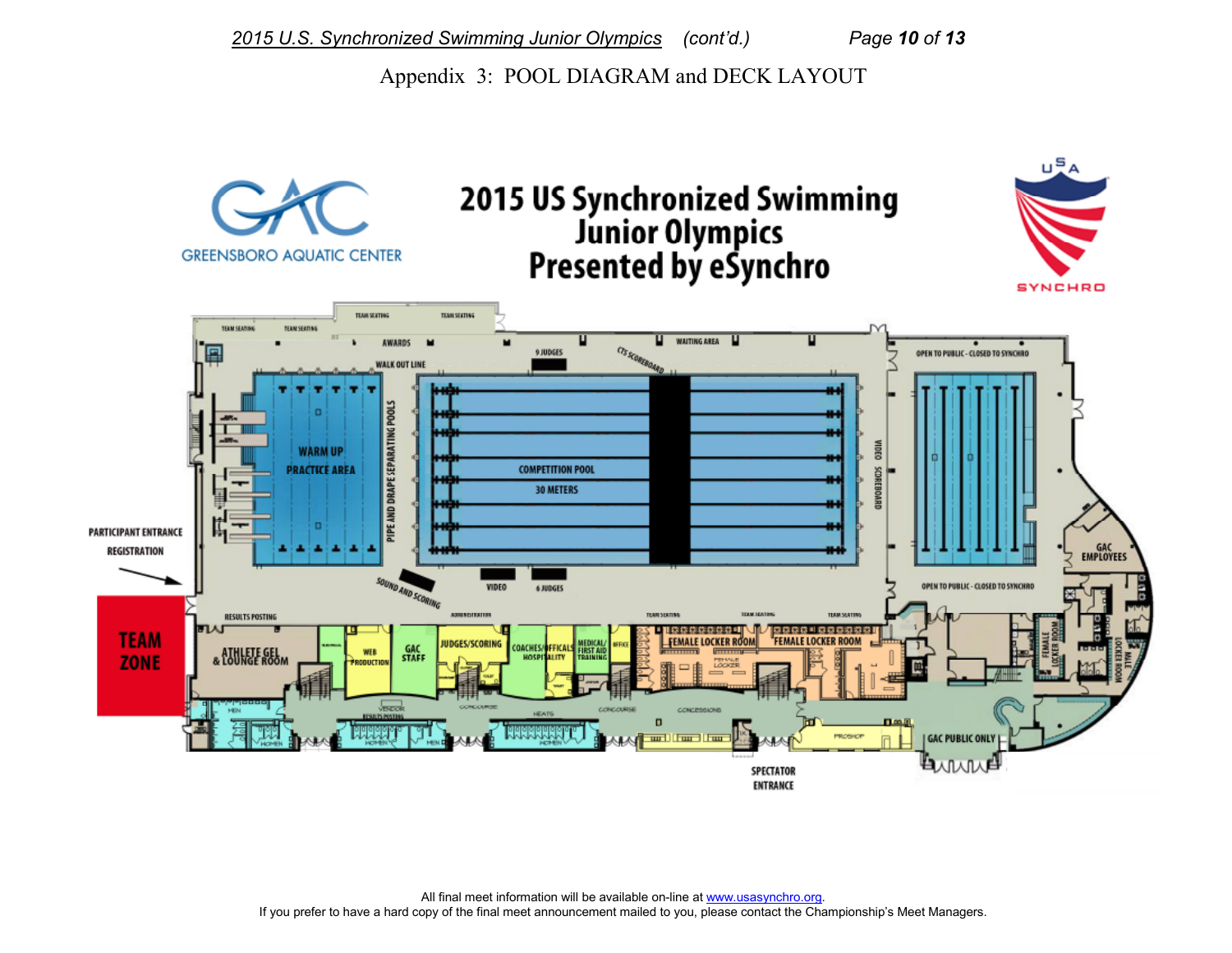*2015 U.S. Synchronized Swimming Junior Olympics (cont'd.) Page 11 of 13*

## **FORM A: TRANSPORTATION AND HOUSING INFORMATION**

|                                          |                                                                                                                                                                                                                                                                                                                                                                                                                                                                                                                  |                                                                                                                                                                                                                                                      | Club Code___________ |
|------------------------------------------|------------------------------------------------------------------------------------------------------------------------------------------------------------------------------------------------------------------------------------------------------------------------------------------------------------------------------------------------------------------------------------------------------------------------------------------------------------------------------------------------------------------|------------------------------------------------------------------------------------------------------------------------------------------------------------------------------------------------------------------------------------------------------|----------------------|
|                                          |                                                                                                                                                                                                                                                                                                                                                                                                                                                                                                                  |                                                                                                                                                                                                                                                      |                      |
| Contact Phone <b>Contact Phone</b>       |                                                                                                                                                                                                                                                                                                                                                                                                                                                                                                                  |                                                                                                                                                                                                                                                      |                      |
| <b>ENTRY DEADLINE = June 5, 2015</b>     |                                                                                                                                                                                                                                                                                                                                                                                                                                                                                                                  |                                                                                                                                                                                                                                                      |                      |
| TRANSPORTATION                           |                                                                                                                                                                                                                                                                                                                                                                                                                                                                                                                  |                                                                                                                                                                                                                                                      |                      |
| <b>Arrival</b>                           | Please circle one: Air Auto                                                                                                                                                                                                                                                                                                                                                                                                                                                                                      | Other                                                                                                                                                                                                                                                |                      |
|                                          |                                                                                                                                                                                                                                                                                                                                                                                                                                                                                                                  |                                                                                                                                                                                                                                                      |                      |
|                                          |                                                                                                                                                                                                                                                                                                                                                                                                                                                                                                                  |                                                                                                                                                                                                                                                      |                      |
| <b>Departure</b>                         |                                                                                                                                                                                                                                                                                                                                                                                                                                                                                                                  |                                                                                                                                                                                                                                                      |                      |
|                                          |                                                                                                                                                                                                                                                                                                                                                                                                                                                                                                                  |                                                                                                                                                                                                                                                      |                      |
|                                          |                                                                                                                                                                                                                                                                                                                                                                                                                                                                                                                  |                                                                                                                                                                                                                                                      |                      |
| <b>HOTEL/ LODGING</b>                    |                                                                                                                                                                                                                                                                                                                                                                                                                                                                                                                  |                                                                                                                                                                                                                                                      |                      |
|                                          |                                                                                                                                                                                                                                                                                                                                                                                                                                                                                                                  |                                                                                                                                                                                                                                                      |                      |
|                                          |                                                                                                                                                                                                                                                                                                                                                                                                                                                                                                                  |                                                                                                                                                                                                                                                      |                      |
| <b>PARKING</b>                           |                                                                                                                                                                                                                                                                                                                                                                                                                                                                                                                  |                                                                                                                                                                                                                                                      |                      |
| of Registration (only) hours as follows: |                                                                                                                                                                                                                                                                                                                                                                                                                                                                                                                  | A Discounted \$20.00 All Session parking pass for additional Coaches and Chaperones will be sold at Registration. The pass<br>is good seven days (Saturday June 27 - Saturday July 4) and will be available for purchase during the first three days |                      |
|                                          | Friday - June 26 4:00 pm- 8:00 pm<br>Saturday - June 27 8:00 am- 12:00 pm<br>Sunday - June 28                                                                                                                                                                                                                                                                                                                                                                                                                    | $9:00$ am $-2:30$ pm                                                                                                                                                                                                                                 |                      |
|                                          |                                                                                                                                                                                                                                                                                                                                                                                                                                                                                                                  | Parking will be complimentary as identified above based upon team size and distributed at Registration.                                                                                                                                              |                      |
| officials, chaperones or parents).       | <b>EMERGENCY CONTACT INFORMATION</b><br>Please list three on-site emergency contacts for your club (these may be coaches,                                                                                                                                                                                                                                                                                                                                                                                        |                                                                                                                                                                                                                                                      |                      |
|                                          | Name and the state of the state of the state of the state of the state of the state of the state of the state of the state of the state of the state of the state of the state of the state of the state of the state of the s                                                                                                                                                                                                                                                                                   | <b>Cell Phone Number</b>                                                                                                                                                                                                                             |                      |
|                                          |                                                                                                                                                                                                                                                                                                                                                                                                                                                                                                                  |                                                                                                                                                                                                                                                      |                      |
|                                          |                                                                                                                                                                                                                                                                                                                                                                                                                                                                                                                  |                                                                                                                                                                                                                                                      |                      |
|                                          | $\begin{array}{c}\n3. \quad \textcolor{blue}{\textbf{2.2}}\quad \textcolor{blue}{\textbf{2.3}}\quad \textcolor{blue}{\textbf{2.4}}\quad \textcolor{blue}{\textbf{2.5}}\quad \textcolor{blue}{\textbf{2.6}}\quad \textcolor{blue}{\textbf{2.6}}\quad \textcolor{blue}{\textbf{2.6}}\quad \textcolor{blue}{\textbf{2.6}}\quad \textcolor{blue}{\textbf{2.6}}\quad \textcolor{blue}{\textbf{2.6}}\quad \textcolor{blue}{\textbf{2.6}}\quad \textcolor{blue}{\textbf{2.6}}\quad \textcolor{blue}{\textbf{2.6}}\quad$ |                                                                                                                                                                                                                                                      |                      |
| <b>MAIL or E-MAIL FORM TO</b>            | Katherine McIntosh<br>1921 West Lee St.<br>Greensboro, NC. 27403                                                                                                                                                                                                                                                                                                                                                                                                                                                 |                                                                                                                                                                                                                                                      |                      |

All final meet information will be available on-line at www.usasynchro.org. If you prefer to have a hard copy of the final meet announcement mailed to you, please contact the Championship's Meet Managers.

[Katherine.Mcintosh@greensboro-nc.gov](mailto:Katherine.Mcintosh@greensboro-nc.gov)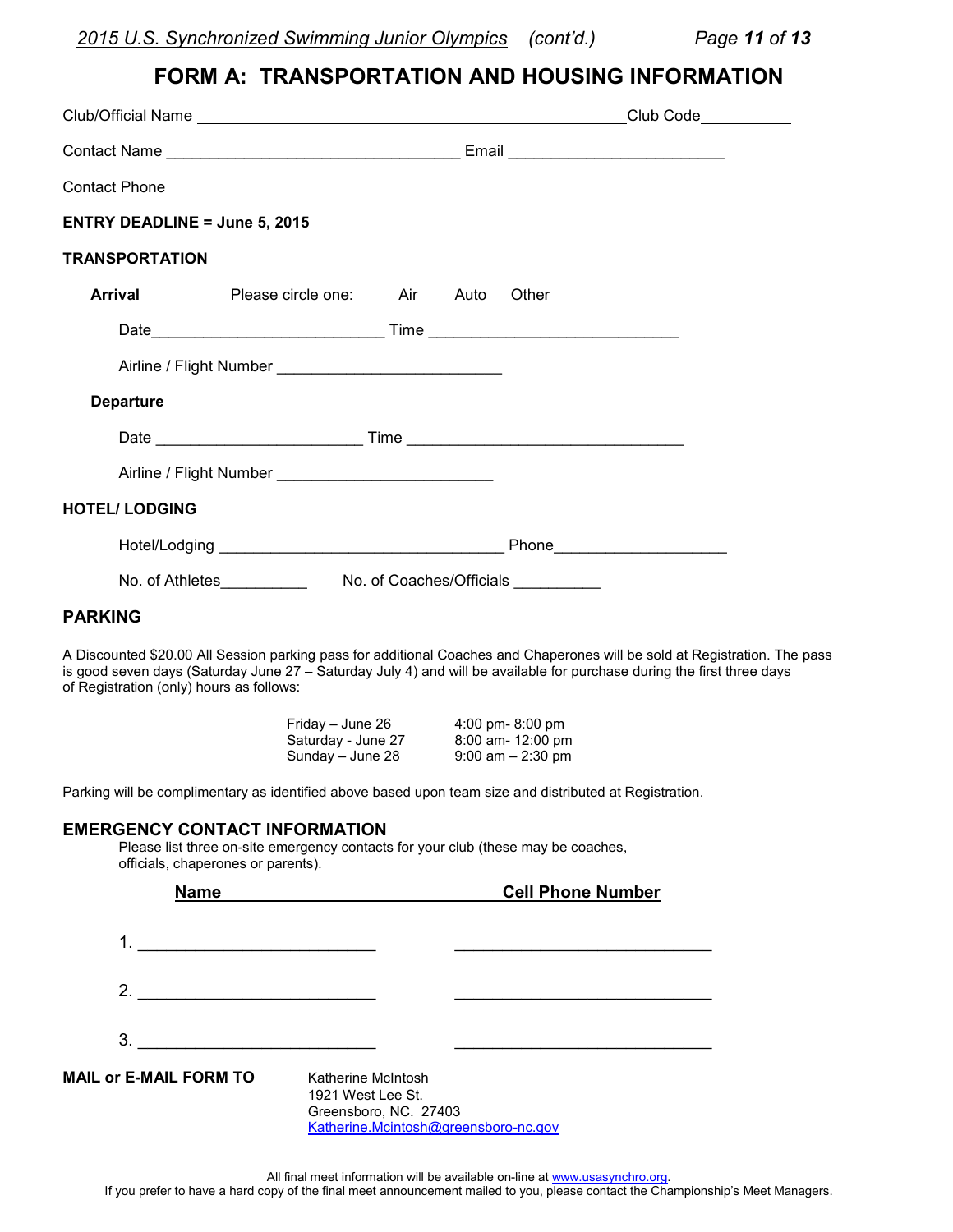*2015 U.S. Synchronized Swimming Junior Olympics (cont'd.) Page 12 of 13*

#### **FORM B**



Please email this form w/picture and file (see page 6) to [Chad.Paris@greensboro-nc.gov](mailto:Chad.Paris@greensboro-nc.gov) or call 336-315-8498 with questions. Personal greetings and messages will be placed in the digital Master Show in the order in which they are received and paid for. The deadline to submit all orders is Monday, June 15<sup>th</sup>.

#### **US Synchro Junior Olympics Personal Greetings on GAC Scoreboard**

- \_\_\_\_\_\_ Option 1 Greeting of (25) words or less \$10.00
	- Option 2 Half screen picture with caption \$15.00 200 pixels X 240 pixels
	- Option 3 Full screen picture with caption \$20.00 (can split into halves) 250 pixels X 480 pixels

Please print your Personal Greetings here....must be (25) words or less:

| <b>Personal Contact Information</b>             |                                                                                                              |  |  |  |  |  |
|-------------------------------------------------|--------------------------------------------------------------------------------------------------------------|--|--|--|--|--|
|                                                 |                                                                                                              |  |  |  |  |  |
|                                                 | Affiliated Club Team<br><u>Affiliated</u> Club Team                                                          |  |  |  |  |  |
|                                                 |                                                                                                              |  |  |  |  |  |
|                                                 |                                                                                                              |  |  |  |  |  |
| Please check one of the following payment plans |                                                                                                              |  |  |  |  |  |
| I will send a check                             |                                                                                                              |  |  |  |  |  |
| Please call me for credit card information      |                                                                                                              |  |  |  |  |  |
|                                                 | Please charge my credit card and email confirmation receipt                                                  |  |  |  |  |  |
|                                                 |                                                                                                              |  |  |  |  |  |
|                                                 | Card # $\overline{\phantom{a}}$                                                                              |  |  |  |  |  |
|                                                 |                                                                                                              |  |  |  |  |  |
|                                                 |                                                                                                              |  |  |  |  |  |
| <b>Office Use Only</b>                          |                                                                                                              |  |  |  |  |  |
|                                                 | Date payment Made <b>Example 20</b> Receipt Number <b>CONFING BY INSIS</b> By initials <b>CONFING ASSESS</b> |  |  |  |  |  |